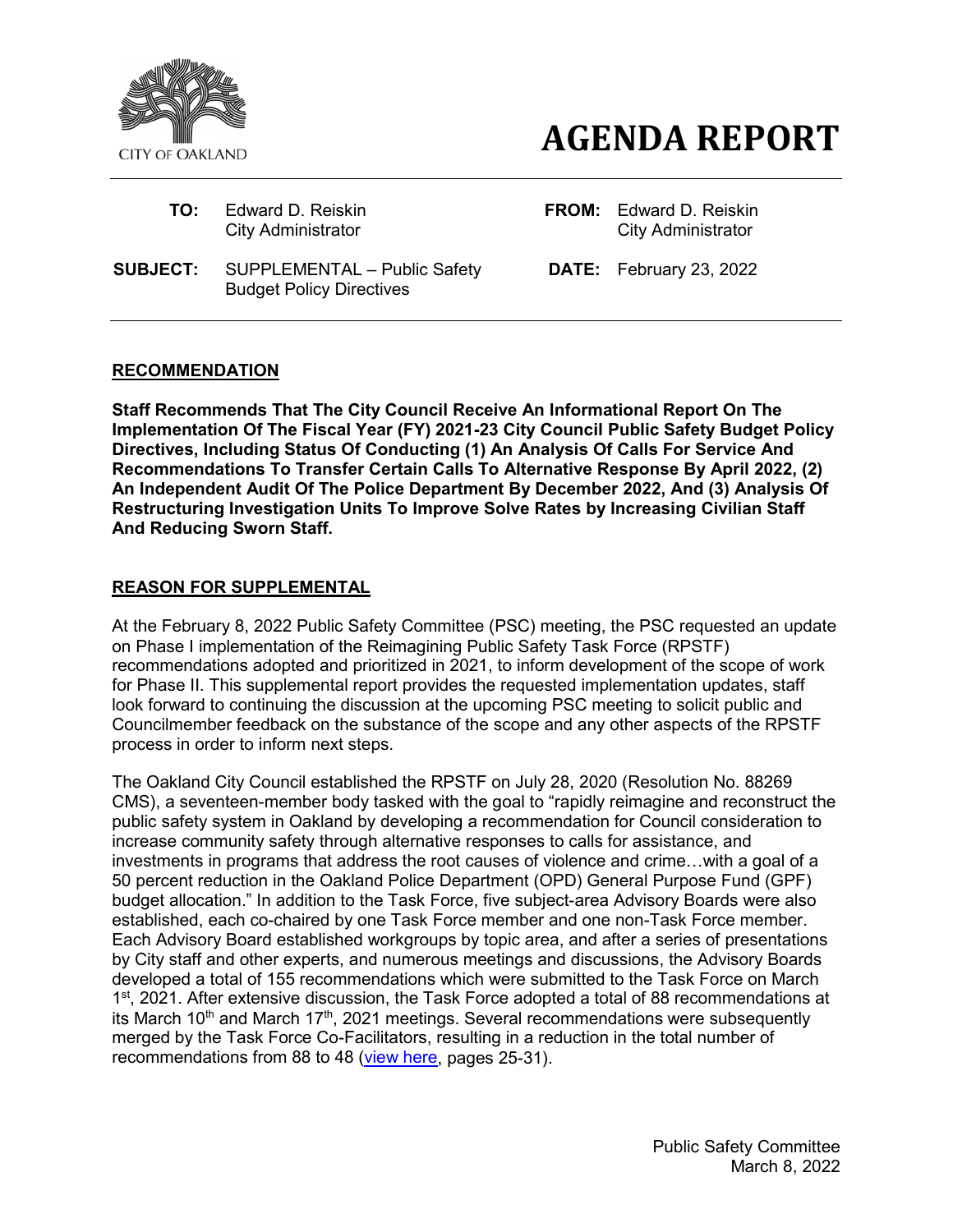The RPSTF final recommendations were presented to the PSC on April 13th, 2021 and the final RPSTF report and recommendations were approved by the City Council at a special meeting on May 3<sup>rd</sup>, 2021. In addition, Council President Fortunato Bas and Councilmember Fife also sponsored a resolution at the special May 3<sup>rd</sup> meeting which elevated twelve recommendations from the RPSTF that "1) reduce situations that could lead to escalation and police violence, 2) provide the most appropriate response to service calls, including those that do not require a sworn police officer, and 3) address the root causes of violence and poverty" (view report and resolution [here\)](https://oakland.legistar.com/LegislationDetail.aspx?ID=4930031&GUID=A7F09DD1-D055-4333-BAAC-2A15B8A6EE43). The resolution, adopted unanimously by the City Council (Resolution No. 88607 CMS), prioritized these twelve recommendations for "staff analysis, costing, and serious consideration in the Fiscal Year 2021-2023 Budget."

On June 15, 2021, City staff issued an [informational memo](https://cao-94612.s3.amazonaws.com/documents/Info-Memo_RPSTF_Reso-88607_Response.doc.pdf) to the Mayor, City Council and the public with updates regarding the implementation status of the twelve prioritized recommendations identified in Resolution No. 88607 CMS. The remainder of this supplemental report includes the responses previously shared in the 2021 memo as well as updated implementation status as of February 2022 of the twelve prioritized recommendations from Phase I of the RPSTF process, to inform the PSC of implementation progress and assist in development of a scope of work for Phase II of the RPSTF.

I. Recommendation: Invest long-term into Mobile Assistance Community Responders of Oakland (MACRO) by scaling up the pilot program over the next three years (at an estimated cost of \$25 million) as put forth by recommendation 57, allowing police to shiftresources to address violent crimes, while keeping vulnerable members of our communitysafe by limiting the possibility of escalation and use of force.

#### *2021 Response:*

The Mayor's proposed Fiscal Year (FY) 2021-23 Policy Budget adds \$2.6 million to startand ramp-up the Mobile Assistance Community Responders of Oakland (MACRO) program. In addition, City Administration has engaged with Alameda County, is looking to secure 1:1 federal matching funds through MediCal/Medicaid, as well as pursue state, federal and grant funding.

#### *2022 Response:*

MACRO's official launch date is scheduled for April 9, 2022. Crew Members have received conditional offer letters for employment from the City and will start work in March, beginning a 3-week training program. MACRO Crews will respond to low acuity quality of life calls in three categories: (1) Behavioral Health Issues, (2) Individual Well-Being, and (3) Community Disturbance. MACRO has received thirty-one (31) applications from individuals applying to participate on the Community Advisory Board and will be working with Jeweld Legacy Group (JLG) to schedule interviews in March 2022, with the goal of seating the group by the first week of April.

II. Recommendation: Invest in alternative crisis response programs, including creating crisis hotlines outside of the 911 emergency system as put forth by recommendation 58 (with anapproximate cost of \$750,000 per year to be distributed by RFP process),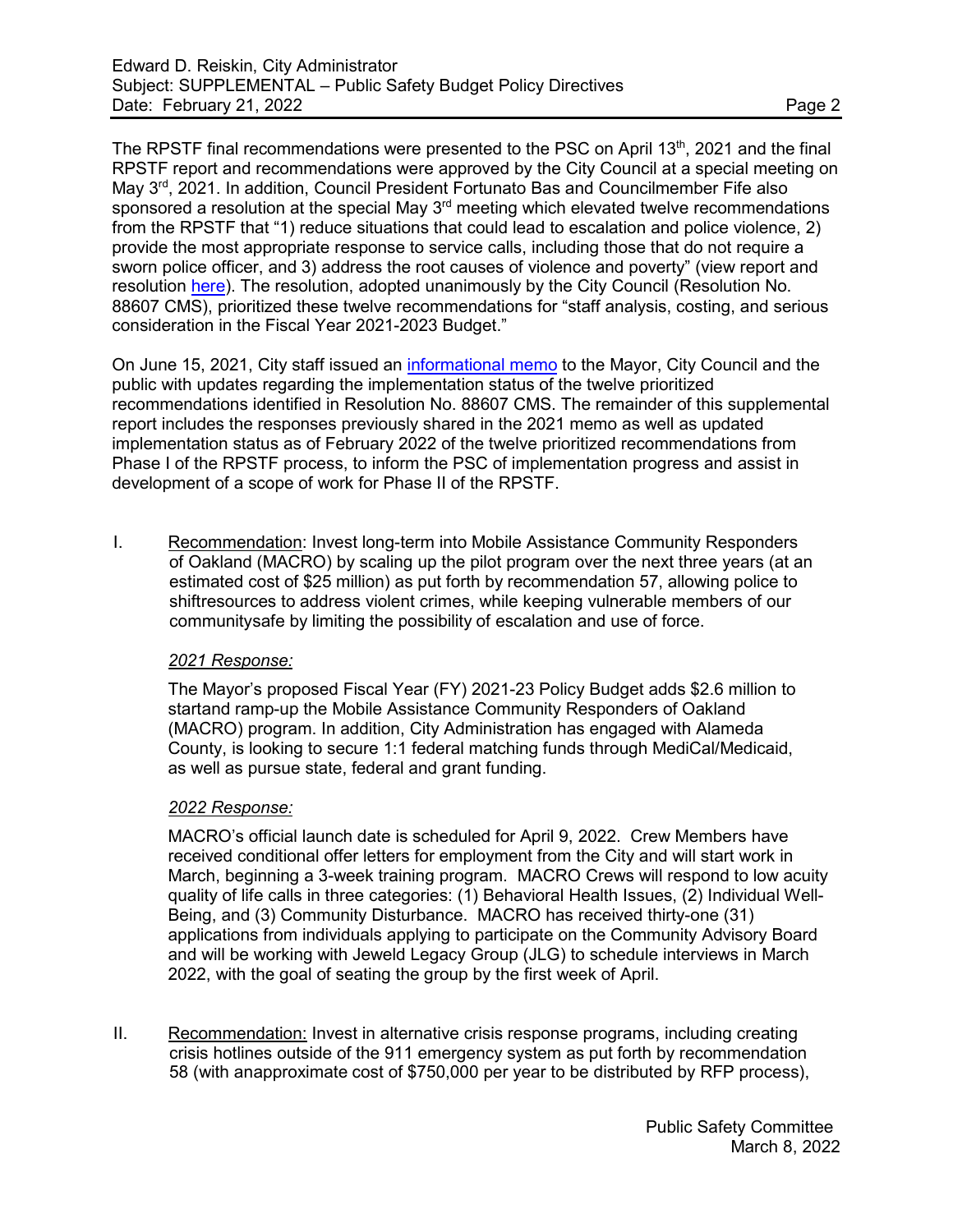which will allow the City to meet the needs of members of our community who may not feel safe seeking assistance through the current emergency response system that centers law enforcement.

#### *2021 Response:*

Similar to long-term investments in MACRO, the City plans to seek 1:1 federal matching funds through MediCal/Medicaid, as well as pursue state, federal and grant funding to support creation of crisis hotlines outside of the 911 emergency system. Staff continues tomonitor the progress of State Assembly Bill (AB) 988, which would establish a monthly fee on mobile phone and landline bills to create a new three-digit phone line, 988, for suicide prevention and localized emergency response for individuals in mental health crisis by trained mental health professionals.

#### *2022 Response:*

MACRO is under the supervision of the Medical Services Division within the Oakland Fire Department (OFD). The MACRO program will be contacted through the current 911 system and dispatched through OFD . A dedicated MACRO line will be established for direct access to MACRO dispatch, but the program may also be reached through OFD's non-emergency number, (510) 444-3322 for Fire Dispatch.

III. Recommendation: Increase gender-based violence services by investing (an additional \$1.35 million annually) in funding to the Department of Violence Prevention (DVP) as put forth by recommendation 72; invest (\$1 million) annually to expand flexible funding for survivors of gender-based violence per recommendation 73; and invest (\$2.5 million) annually for gender-based violence prevention as highlighted in recommendation 74; withan average of 6,000 911 calls related to domestic violence per year in Alameda County and Oakland accounting for the highest rate of calls at 25.2 per 100,000 residents, it is critical to allocate the necessary funds towards preventative and supportive measures*.*

## *2021 Response:*

DVP's current proposed Violence Prevention Services Spending Plan (Spending Plan) recommends investing \$2.2 million towards Tier 1 gender-based violence (GBV) response and support operations, including 24-hour intimate partner violence (IPV) hotline, legal and bedside advocacy for IPV, drop-in center and life coaching for commercially sexually exploited (CSE) youth, and emergency shelter/safe space and therapeutic support for both CSE and IPV. An additional \$2.5 million in funding would be needed to enable the DVP to offer services and resources identified as Tier 2 investments in the Spending Plan, which include scaling-up current IPV and CSE services, as well as providing GBV- centered employment support and placement, GBV support groups, GBV-centered leadership development and a community education campaign. An additional \$1.55 million in funding would be needed to enable the DVP to offer services and resources identified as Tier 3 investments in the Spending Plan, including transitional housing, systems data collection/research development, and policy advocacy/organizing. The Council President's amendments to the Mayor's proposed FY 2021-23 Policy Budget allocates \$7.0 million in one-time

> Public Safety Committee March 8, 2022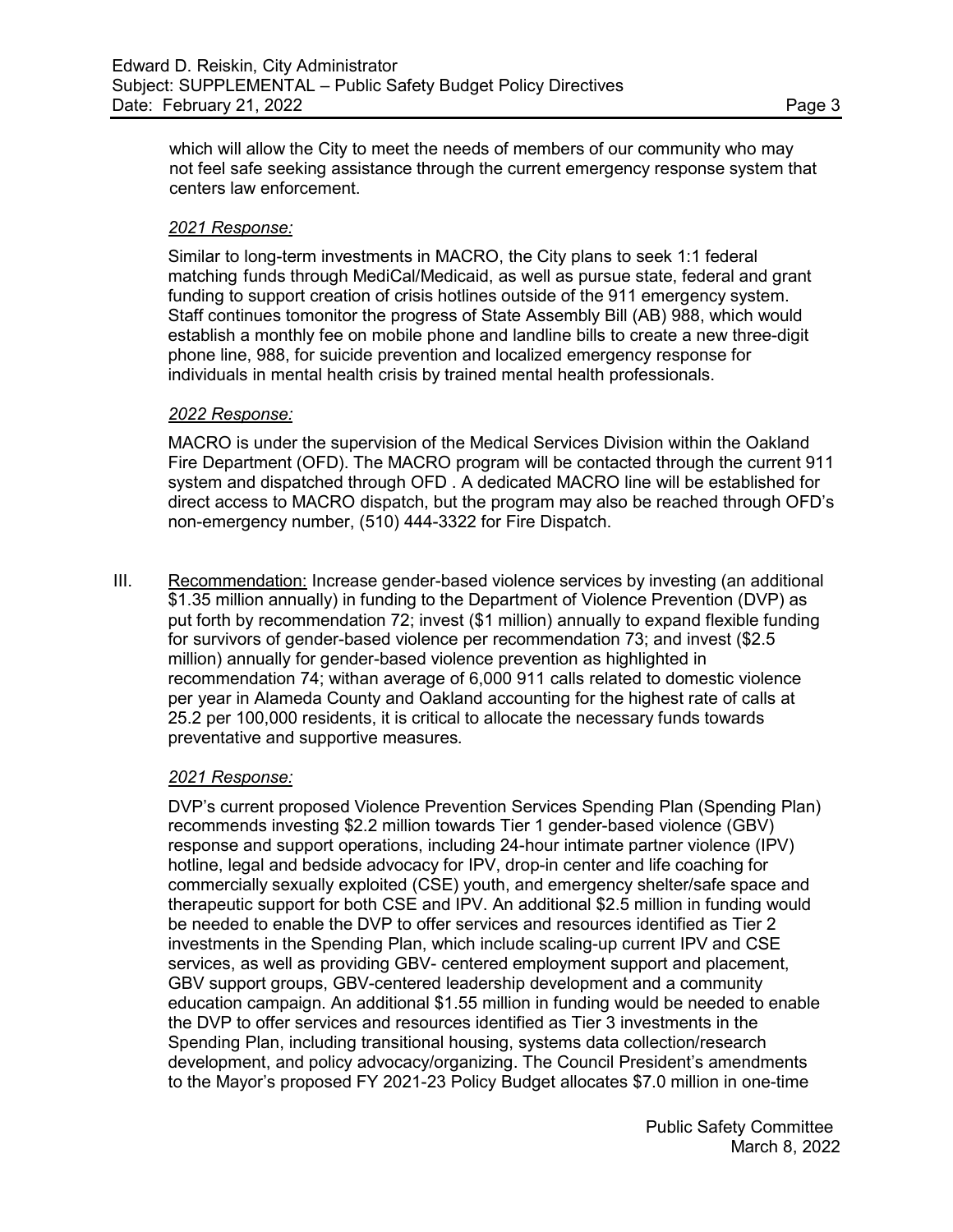funding in FY 2021-22 and \$10.0 million in one-time funding in FY 2022-23 to the DVP to "invest in DVP Strategy & Alternative Safety Plan:Community Outreach Workers, Violence Interrupters, Ambassadors, Restorative Justice, Gender-Based Violence Services." The Spending Plan was most recently discussed at the Public Safety Committee meeting on June 8, 2021 and is scheduled to return before this Committee on July 13, 2021, after adoption of the FY 2021-23 Policy Budget.

#### *2022 Response:*

The General Purpose Fund (GPF) allocation to the DVP in the 2-year Budget adopted in June 2021 provided \$10 million in FY 2022-23, roughly doubling the DVP's annual budget. A Request for Qualifications (RFQ) for Violence Intervention and Prevention Services was issued in December 2021. The RFQ included a gender-based violence strategy that outlined crisis response, housing, and wrap-around support services which DVP seeks community-based partners to deliver. The DVP estimates roughly \$5 million annually will be invested to address intimate partner violence and commercial sexual exploitation.

IV. Recommendation: Pending changes in California State law, move most traffic enforcement out of the Oakland Police Department (OPD) and into the Oakland Department of Transportation (OakDOT) as put forth by recommendation 59; most traffic stops are non-violent and do not require the presence of law enforcement and should be handled by unarmed civil servants and with Black residents being stopped at significantly higher rates than any other group, this is a necessary first step to addressing the racial disparities in traffic enforcement.

## *2021 Response:*

Recognizing that state law currently prohibits civilian traffic enforcement, this recommendation is generally consistent with the goals and strategic direction of the Safe Oakland Streets (SOS) initiative. SOS recommends a comprehensive, coordinated, interagency approach to create a safe transportation system through engineering, engagement/education, planning, evaluation, policy and enforcement that eliminates traffic deaths and reduces severe injuries, protects the most vulnerable, and reduces disparities by race, income and age. SOS includes OakDOT working with OPD to advance local and state policy that would allow for additional, effective tools such as automated enforcement and changes in local speed limit setting to be conducted by OakDOT and that – with a focus on addressing any potentially adverse equity impacts – can reduce the need for traditional enforcement and associated biases and risks, decrease dangerous speeding and other behaviors associated with injury and death, and improve safety for our most vulnerable residents. SOS further recommends focusing the City's limited traditional enforcement resources, to be conducted by OPD, on the high injury network and most dangerous driving behaviors with a data-driven approach, developing explicit guidance for reducing the racial disparity in non-dispatch traffic stops and crashes, and adding traffic violations as a special section in the annual OPD Stop Data report for accountability.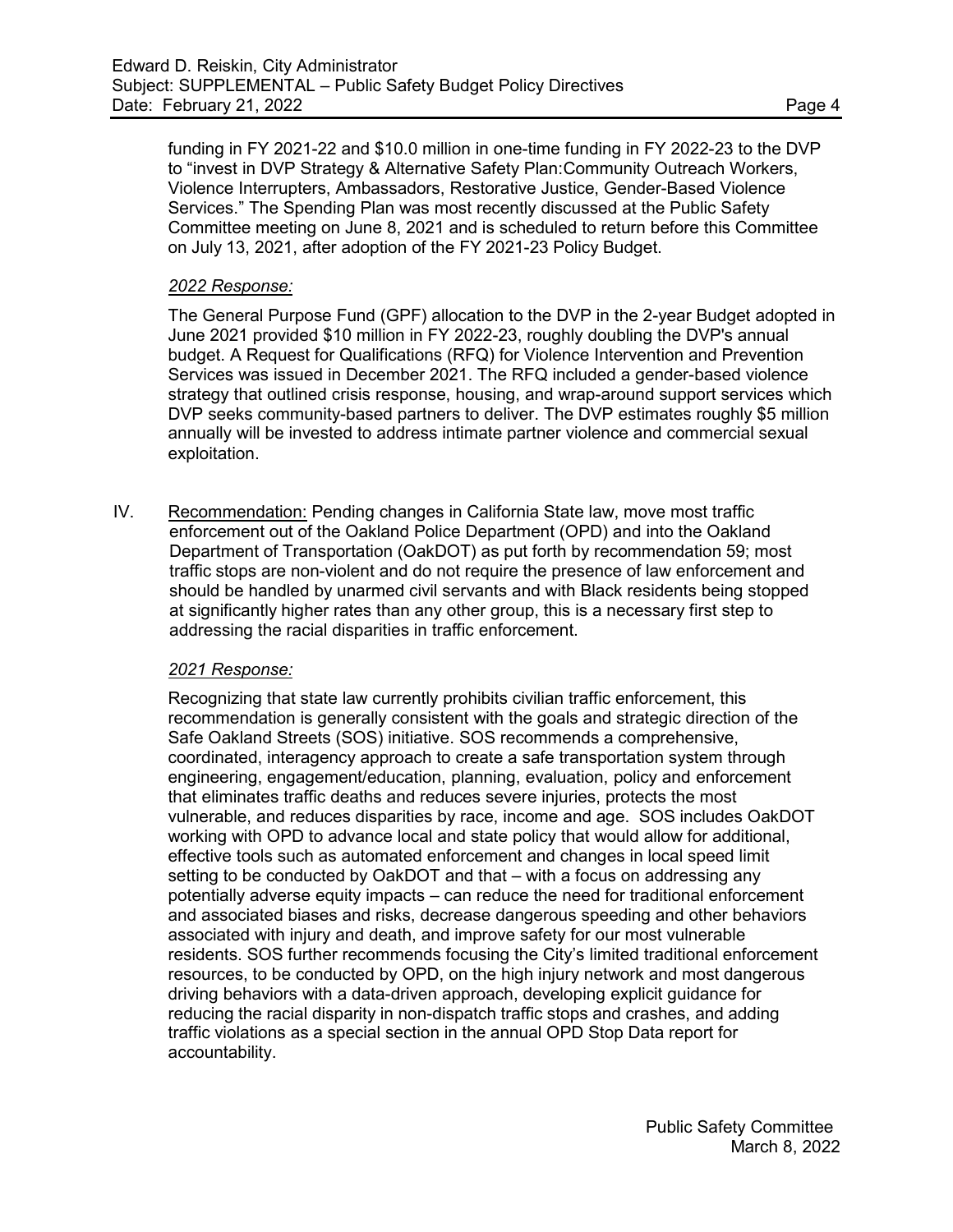Pursuant to the SOS initiative and the RPSTF, the Mayor's proposed FY 2021-23 Policy Budget transfers the Vehicle Enforcement Units within the OPD Traffic Division to OakDOT in FY 2022-23. These Units include Abandoned Auto Detail, Scofflaw Detail,Commercial Detail, and Taxi Detail. The transition of these functions to OakDOT may facilitate deemphasizing criminalization of outcomes related to poverty.

#### *2022 Response:*

Unfortunately, State legislation allowing for in-person traffic enforcement of moving violations by non-sworn personnel has not advanced since the 2021 Response above. OakDOT, the Mayor's Office and the City Council advocated for the passage of Assembly Bill (AB) 550 in the 2021 State legislative session. This bill would have authorized Oakland to develop and implement a pilot program of camera-based automated speed enforcement. However, AB 550 did not make it to the Governor's desk for approval. In the current session, earlier this month Chair of the State Assembly Transportation Committee Laura Friedman introduced AB 2336, which would create "a five year pilot program authorizing the cities of Los Angeles, San Francisco, San Jose, Oakland and two unspecified cities to use speed cameras to enforce speed limits on their highest injury streets, in school zones, and on streets with a history of speed contests and motor vehicle exhibitions of speed." OakDOT will advocate strongly for passage of this bill into law, as it is the most significant step forward that could be taken to advance this RPSTF recommendation.

OakDOT is working with a Goldman School of Public Policy fellow to explore the reintroduction of red-light automated enforcement in a way that minimizes equity impacts and maximizes safety benefits

In FY 2021-22, OakDOT completed the reorganization of Parking Citation adjudication and collection from the Finance Department. This facilitates a mobility and customeroriented consolidated program and process. The City of Oakland, including the City Administrator's Office (CAO), Oakland Police Department (OPD) and OakDOT are currently working to reorganize the Abandoned Auto section from OPD to OakDOT. This reorganization is anticipated to take place in the Summer of 2022.

OakDOT and the interdepartmental team continue to advance the Safe Oakland Streets (SOS) Strategy. Notably, OakDOT hired a program coordinator in the first quarter of 2022, and developed a plan to respond to the passage into law of AB 43, which gives cities more flexibility in setting and maintaining speed limits. OakDOT's informational report regarding local transportation safety planning related to the implementation of AB 43, presented to the Public Works Committee in January 2022, i[s available here.](https://oakland.legistar.com/LegislationDetail.aspx?ID=5204121&GUID=5720E2E3-EF6B-4D43-B7E2-3AD0C5A49E57) As a part of SOS, OakDOT is working with the CAO, OPD and Department of Race and Equity (DRE) to produce an annual report to the City Council in Spring 2022 that will include the status of agency efforts, including the OPD-led enforcement strategies.

V. Recommendation: Enact and implement Police Commission's proposed "Militarized Controlled Equipment Policy" and seek to demilitarize the Oakland Police Department (OPD), which includes but is not limited to, eliminating the BearCAT armored vehicles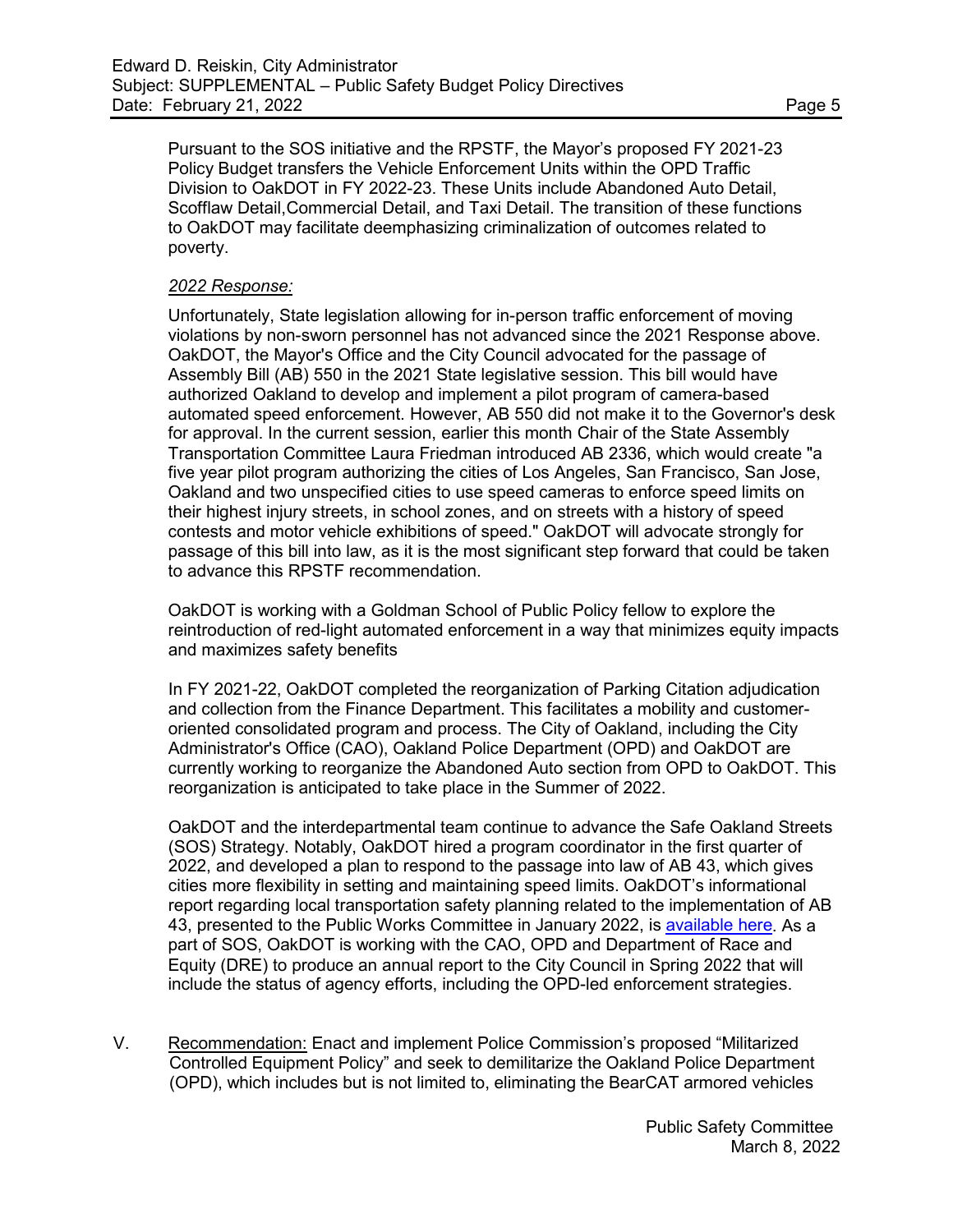as put forth by recommendations 38 and 43; the militarization of police departments has no significant impact on crime reduction but serves to further deteriorate policecommunity relations and establishing a regulatory framework on the purchase and use of militarized equipment by OPD is a necessary step towards a more communitycentric approach to safety.

#### *2021 Response:*

A proposed ordinance, sponsored by Vice Mayor Kaplan, to establish rules for the Oakland Police Department's acquisition and use of military and militaristic equipment was discussed at the June 8, 2021 Public Safety Committee meeting, and is advancing to the June 15, 2021 City Council meeting for City Council consideration.

The newly proposed ordinance would add Chapter 9.65 to the Oakland Municipal Code (OMC) to create a new regulatory environment similar to the Oakland Surveillance Technology Ordinance (OMC 9.64). OPD currently develops use policies, impact reports,and annual reports for different types of surveillance technology subject to OMC 9.64.

These work products require significant staff time to develop, refine, and present to the Oakland Privacy Advisory Commission. Numerous professional and sworn staff of different classifications and rank are involved in this work. OPD has limited staff to currently address the numerous privacy regulations required by current OMC 9.64. The proposed "Acquisition and Use of Military and Militaristic Equipment Ordinance" (OMC 9.65) may require the coordination of disparate inventory systems that were not created to work together in a manner that leads to efficient tracking per OMC 9.65 reporting requirements. There will be an increase in the manual workload to implement the necessary requirements. Staff believes that the addition of OMC 9.65 will likely lead to a similar if not greater level of administrative burden than currently required by the Surveillance Technology Ordinance (OMC 9.64). OPD does not currently have the necessary budget allocation to sustain the new work requirements OMC 9.65 would require. In order for OPD to comply with the requirements of the proposed ordinance as currently written, the City Council will have to provide the necessary positions and funding as discussed June 10, 2021 staff [supplemental](http://oakland.legistar.com/gateway.aspx?M=F&ID=9e26bbee-1bf8-4387-b0a3-0591d0320ceb.pdf)  [report.](http://oakland.legistar.com/gateway.aspx?M=F&ID=9e26bbee-1bf8-4387-b0a3-0591d0320ceb.pdf)

#### *2022 Response:*

As described in the 2021 Response above, OPD did not have the staffing to fulfill the requirements of OMC 9.65 as of the last update to this report. Significant staff time is needed to develop use policies, impacts reports, and annual reports for the different types of equipment, which cannot be accomplished with OPD's existing limited staff. Additional staff is also required to track the military and militaristic equipment as required by OMC 9.65.

To assist with meeting the workload demand of these reporting requirements, an Administrative Assistant II (AA II) position was added to OPD's budget. Although the top two candidates from the AA II eligible list were interviewed and selected for this position,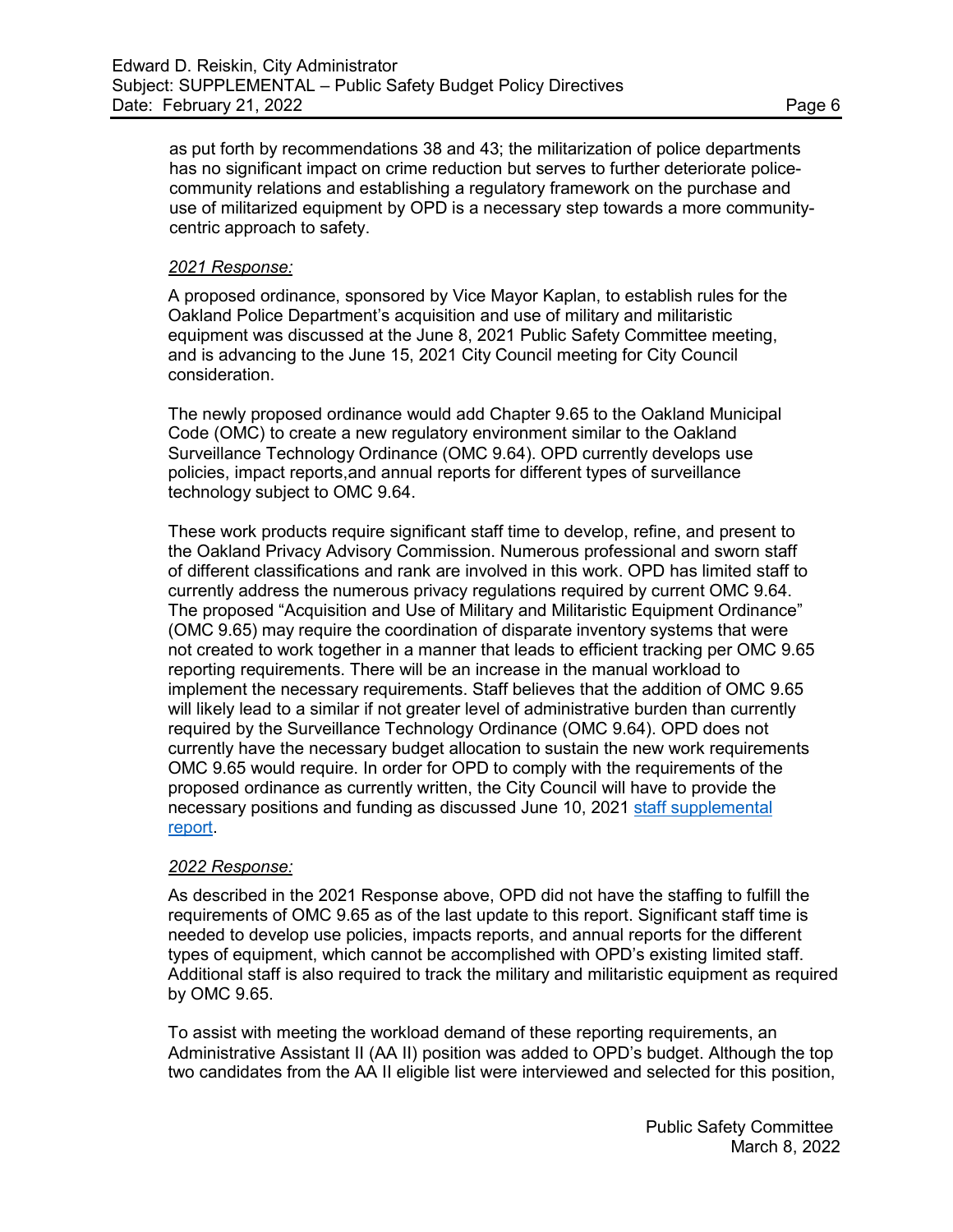they later notified OPD that they accepted positions elsewhere. A second round of interviews began the week of February 14, 2022. A candidate was selected and has been placed in the background check process. The estimated time for completion of the background is April 2022.

On September 23, 2021, OPD presented three proposals for the BearCat replacement to the Police Commission [\(view report here\)](https://cao-94612.s3.amazonaws.com/documents/Police-Commission-Meeting-9.23-packet.pdf). The Commission took the proposals under consideration and has not yet provided OPD with a final decision regarding which type of replacement vehicle the City should purchase.

VI. Recommendation: Build a restorative justice web of support, including providing more comprehensive reentry support and expanding restorative justice diversion for youth and young adults (with an estimated annual cost of \$1,700,000-3,000,000), as put forth by recommendations 67, 68, 69 and 70; working with restorative justice centers, community organizations, service providers, school restorative justice hubs and community healing spaces, we can create non-punitive structures to addressing harm and preventing violence.

#### *2021 Response:*

Recommendation 69/107 seeks the expansion of two restorative justice diversion programs, Neighborhood Opportunity and Accountability Board (NOAB) and Community Works West (CWW), proposing to allocate \$150,000 annually to expand CWW's program and \$600,000 annually to expand NOAB. Cumulatively, these recommendations seek to scale-out restorative and transformative justice centers (such as Alt Ed Hub, which is included in Measure Y) that can provide wrap-around services for conflict mediation, diversion, re-entry support and services, office space, career technical education, and bridge support. Related to this, the Oakland Unified School District (OUSD) issued a new safety plan following the vote to remove police officers from schools last year – thus, there will need to be restorative justice (RJ) training for security officers and campuses will need more supports for mediating conflicts and preventing conflicts.

The Oakland Fund For Children and Youth (OFCY) currently funds OUSD RJ through a grant, and has for many years. The Human Services Department (HSD) also managed the \$1.2 million in one-time funding provided to OUSD from the City Council last year for RJ work. The DVP has also invested in RJ work. This augmented investment can build upon work supported historically and begin to bring it to scale.

#### *2022 Response:*

DVP currently funds a Youth Diversion model that includes a restorative justice program and restorative practices as part of the Community Healing grants.

In FY 2022-23, DVP will continue funding Youth Diversion and Healing activities that include restorative practices. Also, School-site Violence Intervention and Prevention (VIP) teams at several high schools will include violence interruption and youth life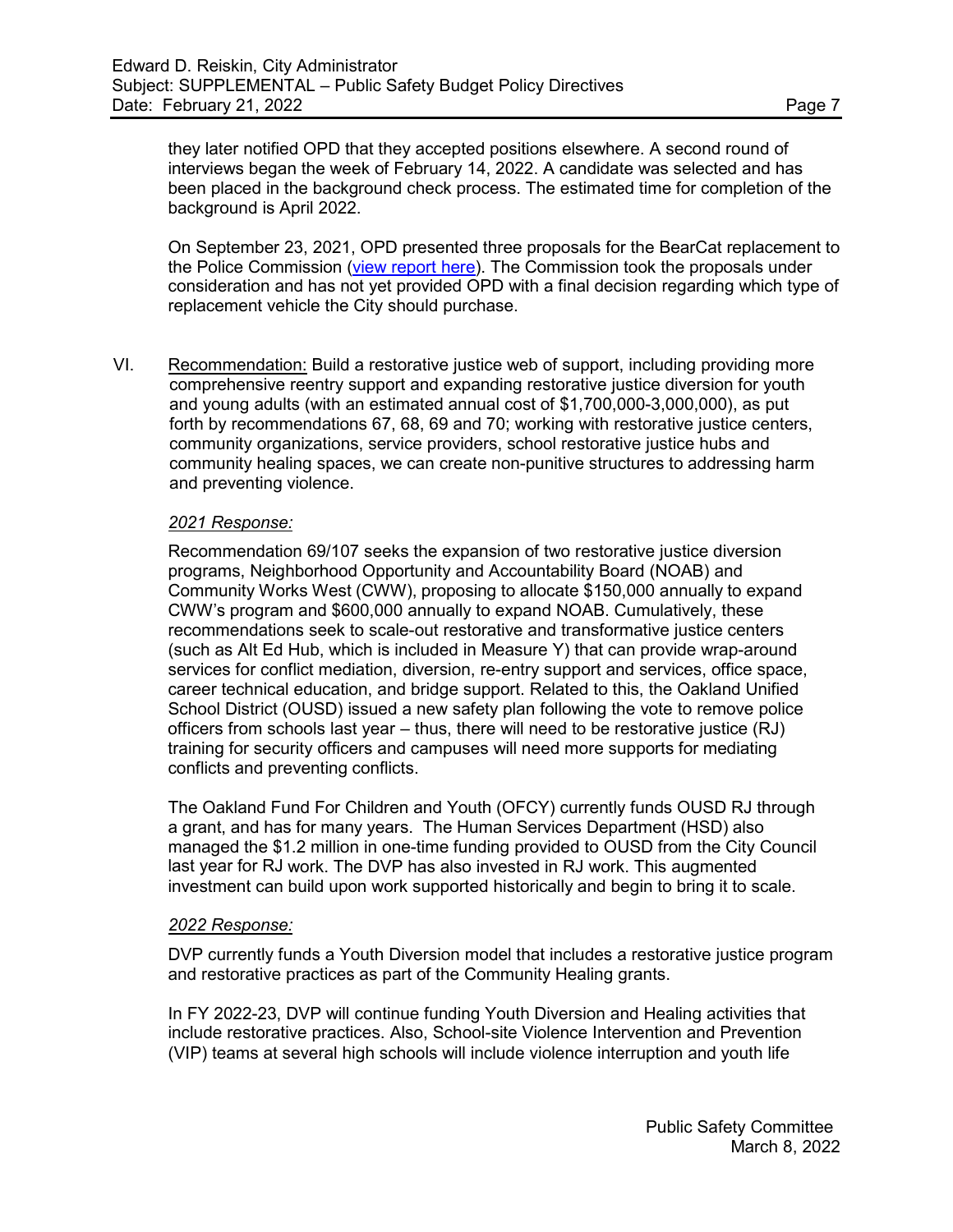coaching support along with gender-based violence specialist services to support connection to the DVP Network of providers.

VII. Recommendation: Increase General Purpose Fund (GPF) allocation and available grants for Department of Violence Prevention strategies, invest in Community Outreach Workers and Violence Interrupters, and provide financial support to individuals at risk of engaging in crime or violence (in the amount of \$150,000- \$175,000 annually per community outreach worker total), as put forth by recommendations 144 and 148, which will allow communities to build capacity to address their own needs while creating opportunities where they may not exist and limiting reliance on law enforcement.

#### *2021 Response:*

DVP's current proposed Violence Prevention Services Spending Plan (Spending Plan) recommends investing \$4.4 million to maintain Tier 1 gun/group/gang violence response operations, including violent incident crisis response, youth and adult life coaching, and employment support and placement, and \$2.2 million to maintain Tier 1 community healing and restoration activities, including community ambassadors, mental health and grief/trauma supports and provider network capacity building and trainings. An additional \$5 million in funding towards gun/group/gang violence response and \$2.5 million towards community healing and restoration would be needed to enable the DVP to offer services and resources in these categories identified as Tier 2 investments in the Spending Plan, which include scaling-up current violence incident crisis response services, community ambassador program, mental health and grief/trauma supports and other Tier 1 activities and operations.

An additional \$3.1 million in funding towards gun/group/gang violence response and \$1.55 million towards community healing and restoration would be needed to enable the DVP to offer services and resources in these categories identified as Tier 3 investments in the Spending Plan, including transitional housing, youth drop-in neighborhood centers, reentry hubs, grassroots mini-grants, leadership development, policy advocacy, and roving medical clinics. As mentioned above, the Council President's amendments to the Mayor's proposed FY 2021-23 Policy Budget propose allocating \$7 million in one-time funding in FY 2021-22 and \$10 million in one-time funding in FY 2022-23 to the DVP to "invest in DVP Strategy & Alternative Safety Plan: Community Outreach Workers, Violence Interrupters, Ambassadors, Restorative Justice, Gender-Based Violence Services." The Spending Plan was most recently discussed at the Public Safety Committee meeting on June 8, 2021 and is scheduled to return before this Committee on July 13, 2021, after adoption of the FY 2021-23 Policy Budget.

## *2022 Response:*

The GPF allocation to the DVP included in the 2-year Budget adopted in June 2021 provided \$10 million in FY 2022-23, roughly doubling the DVP's annual budget. A Request for Qualifications (RFQ) for Violence Intervention and Prevention Services was issued in December 2021, seeking providers to administer activities such as outreach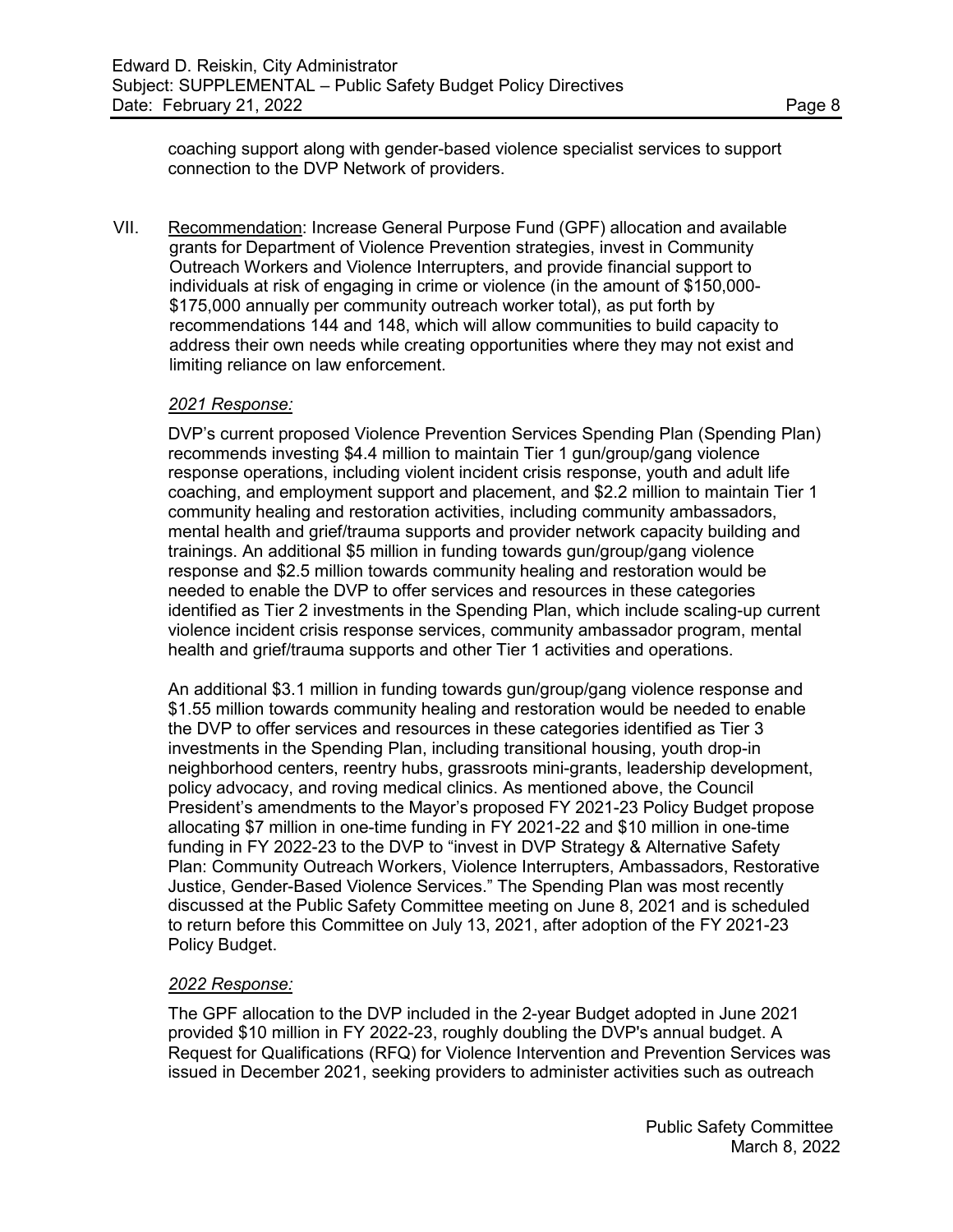teams, violence interrupters, and community capacity building and mini-grants. DVP anticipates award recommendations will be brought to City Council in May 2022 for services to begin in July 2022.

VIII. Recommendation: Increase investment and alignment in the Oakland Youth Advisory Commission (OYAC) and the Oakland Police & Community Youth Leadership Council (OPC-YLC) to enable effective resourcing for recruitment, planning and coordination needed to center and legitimize youth voices related to improving community safety at scale, (at an annual cost of \$532,200), as put forth in recommendation #122.

#### *2021 Response:*

In the Mayor's proposed FY 2021-23 Policy Budget, the Oakland Youth Advisory Commission (OYAC) members will be awarded stipends (\$22,500 per FY). The more robust proposal put forth in Recommendation 122 includes adding staffing to the current 1.00 full-time equivalent (FTE) employee to support expanded stipend resources, contracting capacity, internships, and other activities. This would allow for more robust youth voice work in multiple policy areas. Staff recommends that stipends be aligned with the OFCY Youth Educational grants of \$900 per year, or if increased, that they be increased for all youth serving members on similar boards. The youth stipends proposed in Recommendation 122 would be commensurate with the going-rate for youth stipends in Oakland, which is on average \$20 per hour. Youth Commissioners and OPC-YLC members meet a minimum of 12 hours per month and sometimes 20 hours per week depending on the priorities.

Recommendation 122 also proposes hiring 1.00 FTE Program/Legislative Associate (salary range \$73,000-\$103,000) who would contribute youth voice and perspective to the City's management of public safety. Per the Police Commission Chair, the Police Commission would like to enable youth participation but the workload for Commissioners and current staff is already very high. Adding this Program/Legislative Associate would expand the Youth Commission's capacity to participate in policyrelated conversations on public safety. The additional staff person would be responsible for tracking and translating policy for youth participants.

The OPC-YLC additionally would like permanent funding to support building relationships between youth leaders and the Police Department, which results in advising on hiring panels, internships, and effective engagement with youth community. Recommendation 122 also proposes hiring 1.00 FTE Youth Leadership Program Manager (salary range \$79,000-\$90,000) to support OPC-YLC, as well as 1.00 FTE Youth Grant Writer (salary range \$80,000-\$120,000) to support both OYAC and OPC-YLC.

The current OYAC operations and maintenance budget (O&M) is \$25,000; increasing the OYAC budget to \$150,000 would enhance the ability of the Commission to incorporate arts, conduct citywide youth conferences, continue restorative justice, collect youth data, and organize wider youth input.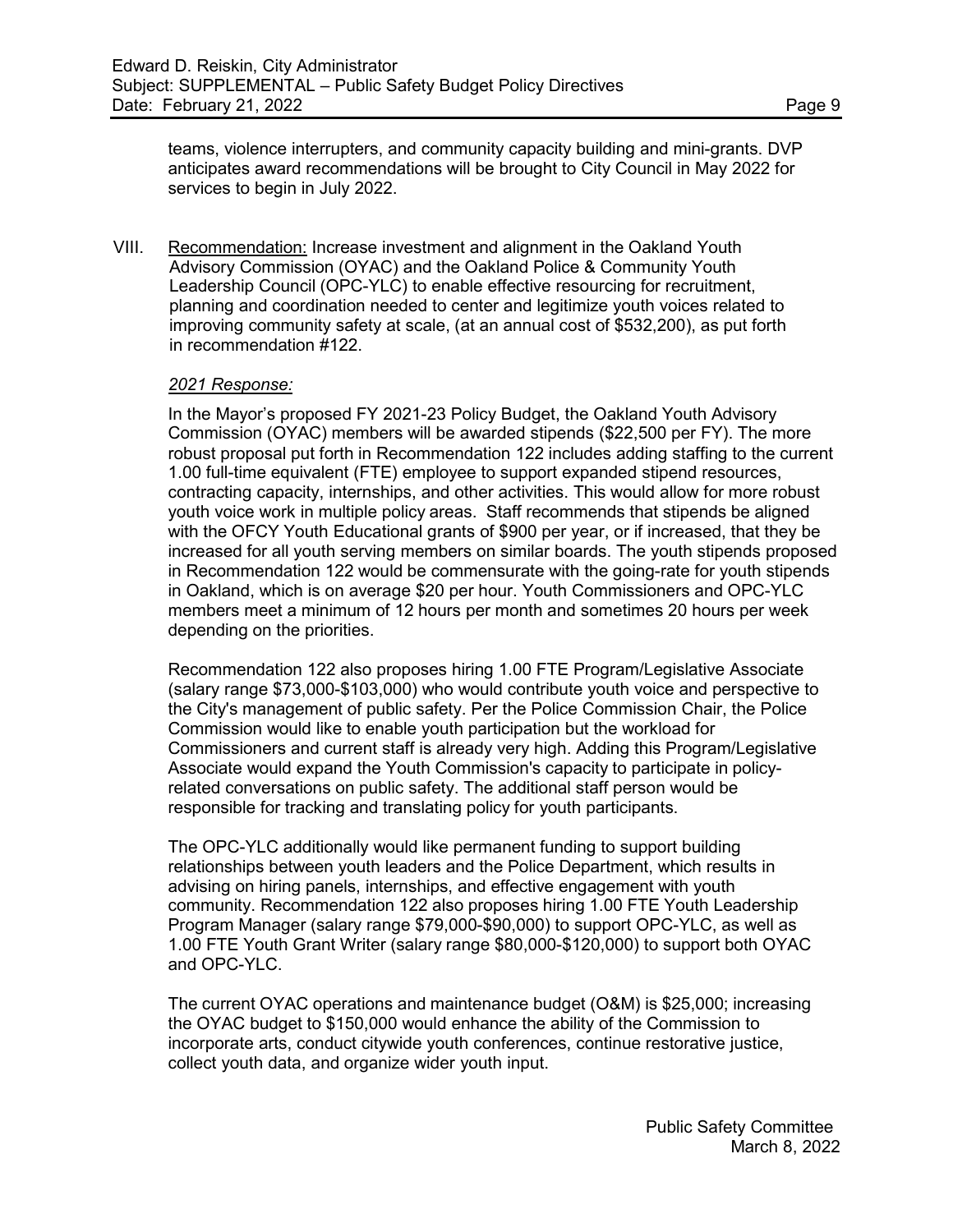#### *2022 Response:*

Through the Mayor's Proposed Budget in 2021, the Human Services Department (HSD) budget was augmented through the General Purpose Fund, and a part-time management intern was hired to support Oakland Youth Advisory Commission's policy and advocacy work. An educational stipend fund was also established to provide \$900 per youth which will be prorated and awarded at the completion of the program year. The OPC-YLC via Fresh Lifelines for Youth has applied for OFCY funding in the 2022- 2025 Request For Proposals (RFP) and OYAC provided a letter of recommendation.

IX. Recommendation: As part of the Council's priority efforts to create more affordable housing and to reduce homelessness, create immediate housing solutions, including purchasing motels and/or hotels for housing, providing rental assistance, and expanding supportive services to include the needs of the working-class and unhoused populations as put forth in recommendation 77; investment in social services, including stable housing is essential to eliminating crime and violence.

#### *2021 Response:*

The Mayor's proposed FY 2021-23 Policy Budget dedicates \$32 million to affordable housing over the next two years, including \$21 million through special one-time grants that the Housing & Community Development Department (HCD) has successfully acquired through federal and state grant programs, specifically the HOME Investment Partnerships Program (HOME Program) and Homekey grant. This funding is in addition to the ongoing \$1.17 million HCD receives from the US Department of Housing and Urban Development (HUD) for its annual allocation of the HOME Program funding. HCD is anticipating \$7.5 million in impact fee revenues that it can dedicate to affordable housing development throughout the city (\$4.5 million in FY 2021-22 and \$3 million in FY 2022-23). In addition, the proposed FY 2021-23 Policy Budget distributes \$12.8 million in rent relief through the Keep Oakland Housed initiative to qualifying Oakland tenants in FY 2021-22, or until funds run out. The City recently received this emergency aid for rent relief from the U.S. Treasury's Emergency Rental Assistance Program as a part of the Federal stimulus package that was passed in December 2020. Oakland tenants can apply for this funding online, over the phone, or through in-person assistance. This is separate rent relief funding from what the State of California is providing to tenants and property owners through its Senate Bill 91 Housing is Key legislation. If the City receives any additional rent relief funding, it will continue to distribute this assistance through the Keep Oakland Housed partner agencies.

The proposed FY 2021-23 Policy Budget also adds \$19.3 million in one-time homelessness funding to the \$22 million in baseline contracts the Human Services Department (HSD) receives to provide services to unhoused individuals. In FY 2020- 21, HSD received additional one-time allocations of state and federal funds totaling approximately \$27 million. Another \$9 million at least is expected from the State in FY 2021-22. Each of the new funding sources has varying eligible activities; however, taken together, these new funding sources present an unprecedented opportunity to: 1) maintain a COVID-19 compliant emergency shelter of 128 bed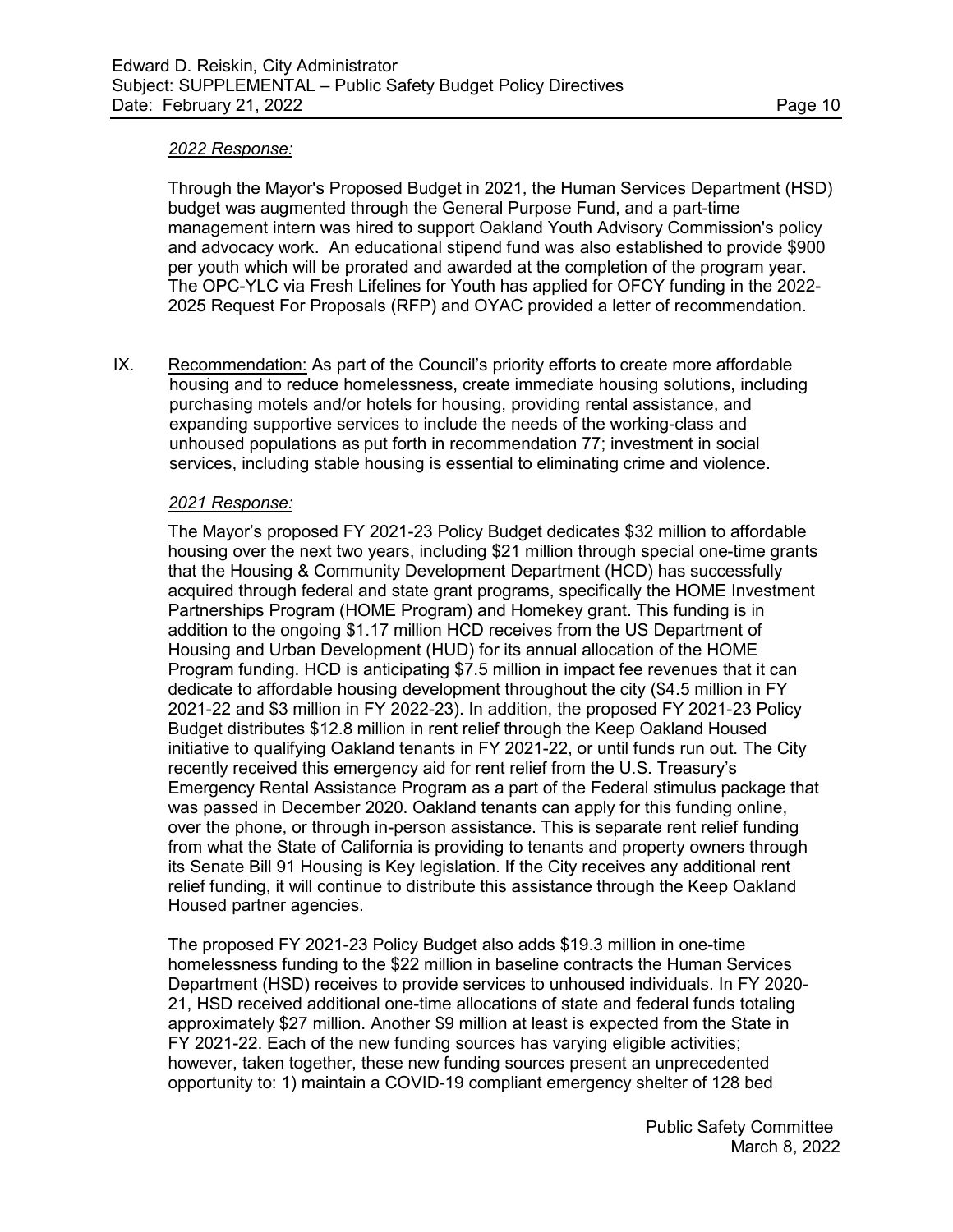HomeBase trailers in East Oakland to unhoused residents at high risk of serious illness or death from COVID-19; 2) preserve and extend existing interventions until FY 2021-22 to support approximately 800 people in emergency shelters, community cabins, and safe recreational vehicle (RV) parking sites; 3) expand other homeless services in alignment with the Permanent Access To Housing (PATH) framework such as encampment support, hotel vouchers, employment support, and permanent housing subsidies; and 4) maintain permanent affordable housing such as Clifton Hall, which is 42 units of permanent housing for homeless seniors created under the State HomeKey program with a 15-year operating reserve while also increasing exit resources in various shelter facilities to support clients in securing permanent housing.

On June 1, 2021 the City Council [adopted Resolution](https://oakland.legistar.com/LegislationDetail.aspx?ID=4958306&GUID=AEDD753F-45A9-4179-9EE9-CE450DD3E713) No. 88675 CMS, authorizing the City Administrator to negotiate and execute contracts or agreements with a number of agencies for construction or professional services to support the development, construction and/or operation of interim homelessness interventions at multiple locations throughout the city. This resolution also directs the City Administrator to work with the City Council as well as county, state and federal partners to pursue funding to develop sites for homeless intervention efforts, to review and report back to Council with action to regulate and permit RV parks in Oakland, and to report back to the City Council on costing, options and needs to open sliding scale RV or vehicle campgrounds with sanitation. Many of the actions detailed in the resolution are currently in progress and staff continue to work in collaboration with City Councilmembers to fulfill the resolution's directives.

## *2022 Response:*

As described above, HCD continues to administer the Homekey initiative for conversion of Temescal Inn (veterans housing), scattered site shared housing, and Clifton Hall. The second round of Homekey is pending with four projects awaiting State funding and approval. HSD has been involved and funded multiple hotel and other conversions to support homeless housing options, including Clifton Hall (42 permanent units, 25 rooms for family shelter); Holland (90 bed transitional housing); Federal Emergency Management Agency (FEMA)-funded Lake Merritt Lodge (92 rooms for COVID response). In addition, the City has expanded its partnership with the Oakland Housing Authority to subsidize rents for homeless families. Lastly, HSD continues to manage the expansion of interim housing options with two pallet shelter sites serving over 120 individuals as full capacity, and RV sites at Wood St and planned site at  $66<sup>th</sup>$  Ave.

X. Recommendation: In line with Recommendation 47, commit to working with government, private, and philanthropic partners to allocate funding towards a second phase of Reimagining Public Safety; ensuring that facilitation of the second phase is rooted in community practice, such as being trauma-informed to interrupt sexism and racism, so that the process does not perpetuate the harm we seek to undo, as amended by the Task Force on March 17, 2021.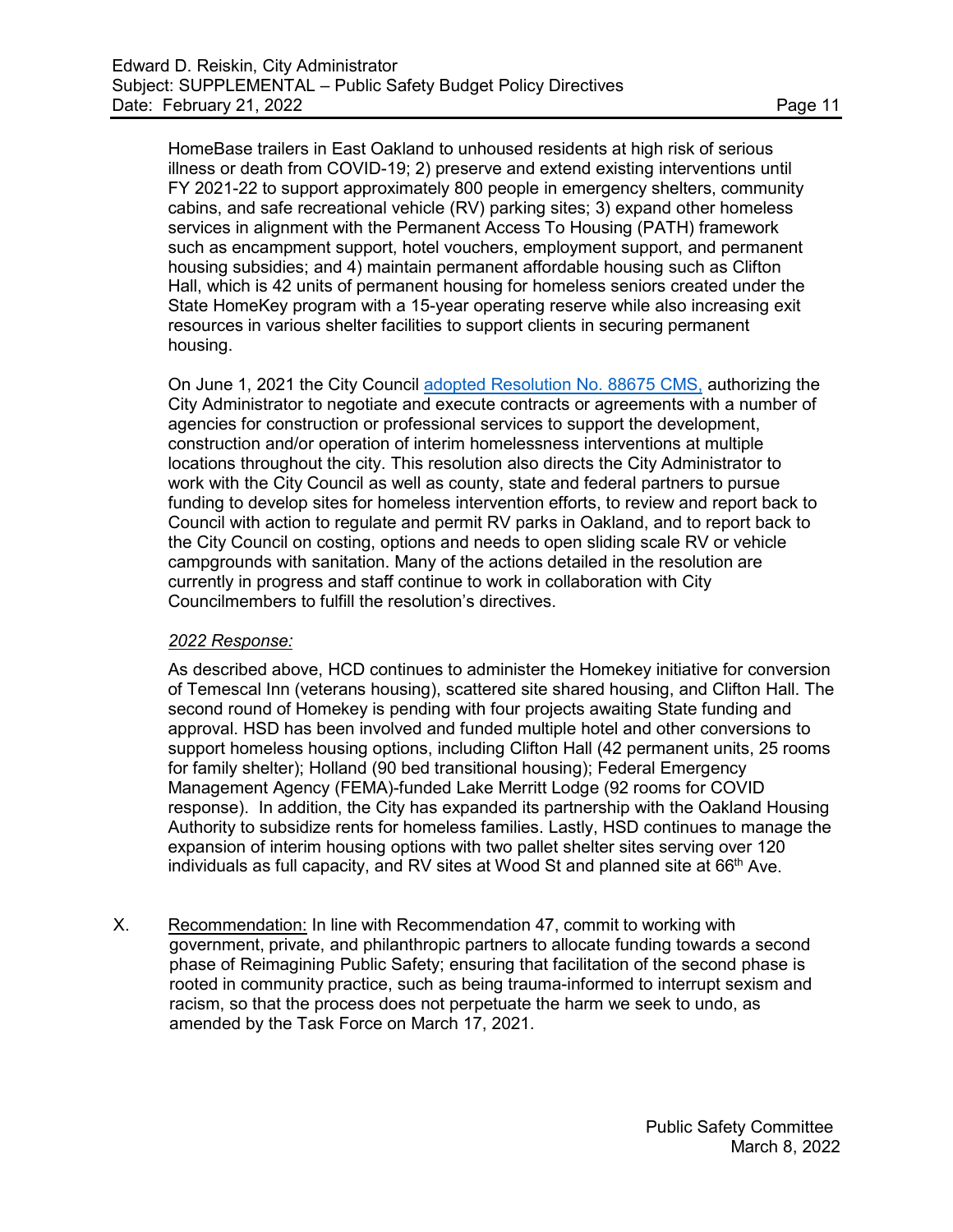#### *2021 Response:*

As recommended by RPSTF Recommendation 47, City Administration looks forward to the next stage and the additional resources to support Phase II of the Reimagining Public Safety process to build upon the work done by the RPSTF and to ensure meaningful assessment of recommendations.

#### *2022 Response:*

In FY 2021-22, one-time funding of \$100,000 was allocated for "Phase 2 of Reimagining Rooted in Community Practice, Data & Equity." City Administration looks forward to receiving direction from the PSC and public regarding the scope of work and recommendations to prioritize for implementation in Phase II of the RPSTF initiative. Upon further clarification of the scope and direction for Phase II, staff will work with the City Council to identify a consultant and execute a scope of work in accordance with the Council's direction.

XI. Recommendation: Explore possible transfer, no earlier than July 2022, of most of the Internal Affairs Division of OPD to the Community Police Review Agency (CPRA) and reorganizing OPD's internal structure in alignment with Recommendations 31, 41, 84.

#### *2021 Response:*

The Administration welcomes the opportunity to engage with the Police Commission and other stakeholders to determine and analyze the impacts and options associated with this recommendation.

#### *2022 Response:*

The CPRA is currently working with the City Administrator's Office and the Police Commission on a Request For Proposals (RFP) for the consultant identified by Council as supporting this project. That funding begins in FY 2022-23, so the RFP would, ideally, be issued in time to secure a contractor early in that fiscal year. The Police Commission is currently considering ways to include race and equity expertise in that RFP as a qualification for the contractor, and as a component of the work.

XII. Recommendation: In line with Recommendation 148, commit to creating a framework for a new Department of Children, Youth and Families (DCYF) and allocate the necessary funds toward the creation and staffing of DCYF.

#### *2021 Response:*

The Department of Human Services (HSD) and Oakland Parks, Recreation and Youth Development Department (OPRYD) support creation of a framework in the upcoming fiscal cycle to assess development of a new Department of Children, Youth and Families (DCFY). Currently, HSD is still supporting the formation and transition of DVP; HSD provides all administrative support including human resource and Fiscal services, and no physical space has been identified for DVP. HSD